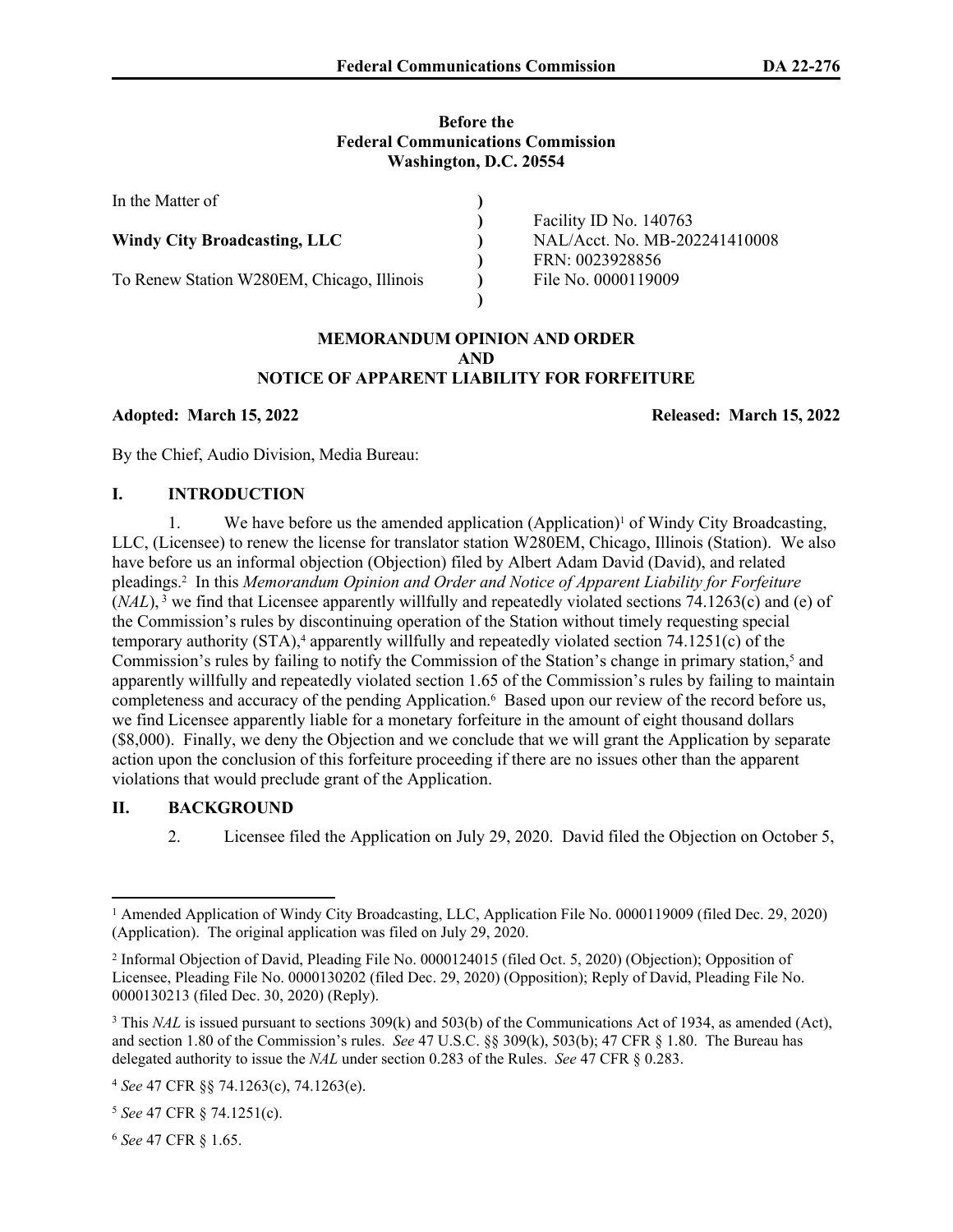2020, and then Licensee amended the Application on December 29, 2020.<sup>7</sup>

3. In the Objection, David states that Licensee's certification on the renewal Application that Station is on the air is false because the Station has been silent since at least May 2020, without an STA to remain silent.<sup>8</sup> David also claims that Licensee falsely stated that the Station rebroadcasts WTMX and that several years before going silent in May 2020, the Station rebroadcast WLEY-FM-HD2.<sup>9</sup> For those reasons, David requests that we deny the Application.

4. Licensee filed the Opposition on December 29, 2020. Licensee claims that the Objection is procedurally defective and violates sections 1.47 and 1.52 of the rules<sup>10</sup> because David did not properly serve the Objection on the Licensee and failed to verify the submission.<sup>11</sup> Licensee argues that the Objection should therefore be dismissed on procedural grounds.12 Regarding the substantive issues raised, Licensee states that the Station went silent on August 17, 2020,13 and that it amended the Application to reflect that the Station was silent.<sup>14</sup> Additionally, Licensee states that prior to going off the air, the Station was rebroadcasting the signal of WLEY, not WTMX.15 Licensee claims that the failure to timely submit a request for special temporary authority to remain silent (Silent STA) and the errors identified on the Application were inadvertent and have been addressed.16 Licensee requests that we deny the Objection and grant the renewal.

5. David filed the Reply on December 30, 2020. Regarding the procedural issues, David argues that section 1.4717 does not apply to informal objections and that there is no requirement for informal objections to be served upon the licensee or its counsel.18 Furthermore, David states that the Objection was submitted through the Commission's Licensing and Management System, and the certification required to submit a pleading through this system constitutes a legal verification.19 In

8 Objection at 1.

9 *Id.* David states that Station did at one time rebroadcast WTMX, but not for several years before going off the air. *Id.*

<sup>10</sup> *See* 47 CFR §§ 1.47, 1.52.

<sup>11</sup> Opposition at 1-2.

<sup>12</sup> *Id.* at 2.

<sup>13</sup> *Id*. Licensee does not state why the Station went off the air.

<sup>14</sup> *Id.* Attach. C, Amended Application at 10-11. The Station subsequently resumed operations on August 3, 2021. *See supra* note 7.

<sup>15</sup> *Id.* at 1-2. Licensee does not state for how long Station was rebroadcasting WLEY instead of WTMX.

<sup>16</sup> *Id.* According to Licensee, the errors were addressed by filing a request for STA on December 28, 2020, and amending the Application on December 29, 2020. *See Id.* Attach. B, W280EM Notification of Suspension & Request for STA at 1-3 (STA Request).

<sup>17</sup> 47 CFR § 1.47.

<sup>18</sup> Reply at 1; 47 CFR § 73.3587. David also cites to the Commission's website. FCC, *License Renewal Applications for Radio Broadcast Stations,* <https://www.fcc.gov/media/radio/broadcast-radio-license-renewal#P2D> (last visited Mar. 8, 2022).

<sup>19</sup> *Id.* at 2. David again also cites to the Commission's website where we state "[a]n informal objection need not contain the affidavit required for a Petition to Deny." FCC, *License Renewal Applications for Radio Broadcast Stations,* <https://www.fcc.gov/media/radio/broadcast-radio-license-renewal#P2D> (last visited Mar. 8, 2022).

<sup>7</sup> Licensee amended the Application to reflect that the Station was then off the air. *See* Application; Opposition at 2. The Station subsequently resumed operations on August 3, 2021. Resumption of Operations Notice of Licensee (filed Aug. 4, 2021), https://licensing.fcc.gov/cgi-

bin/ws.exe/prod/cdbs/forms/prod/cdbsmenu.hts?context=25&appn=101827007&formid=910&fac\_num=140763.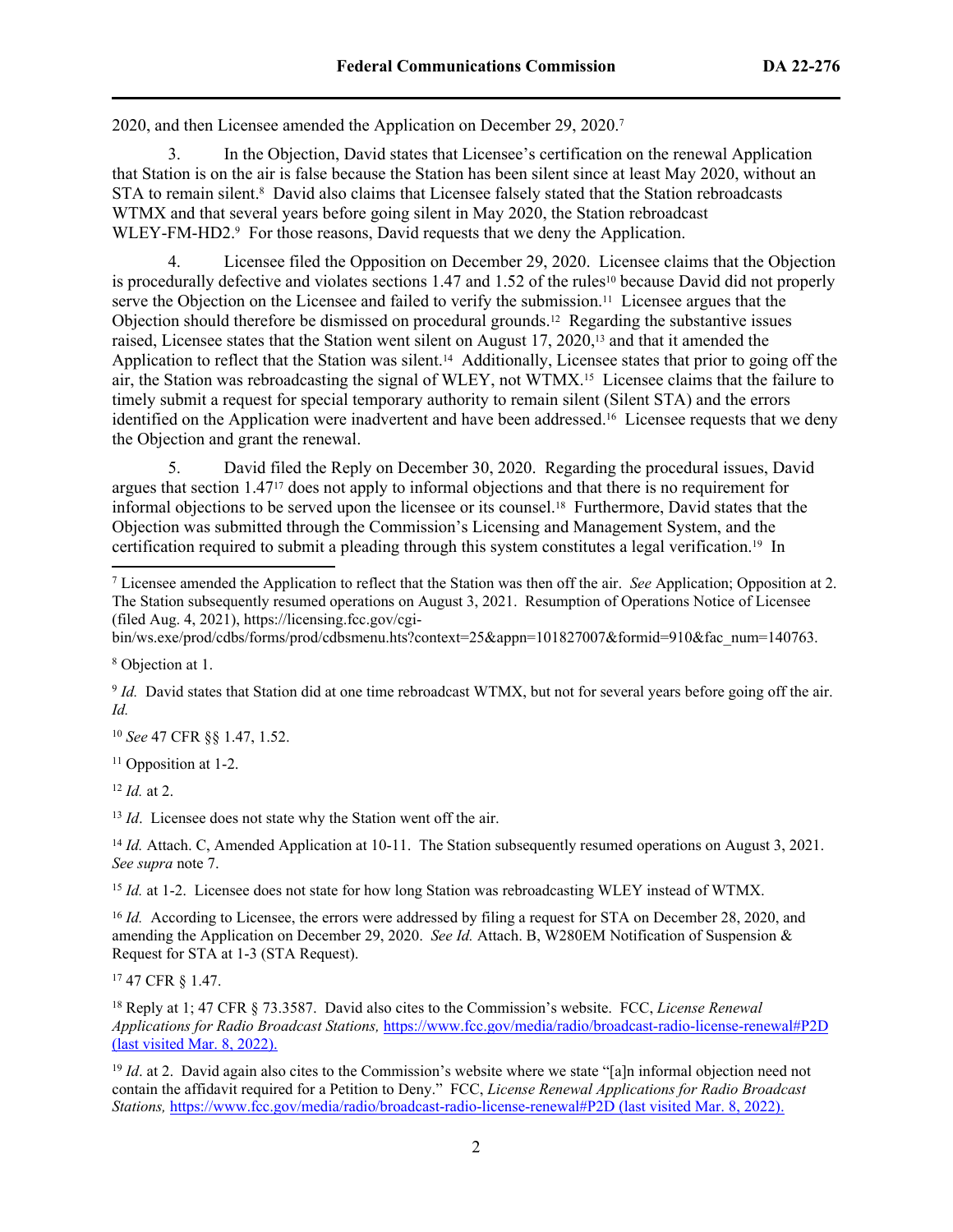response to the substantive issues, David states that Licensee conceded that it made false certifications on the Application and that the Station was silent for an extended period without authorization.20 Therefore, David requests that we dismiss the Application.

6. On August 4, 2021, Licensee notified us that the Station resumed operations the previous  $day^{21}$  and changed the primary station to WOJO-HD2.<sup>22</sup>

## **III. DISCUSSION**

7. Under section 309(d) of the Act,<sup>23</sup> informal objections, like petitions to deny, must provide properly supported allegations of fact that, if true, would establish a substantial and material question of fact that grant of the application would be *prima facie* inconsistent with the public interest, convenience, and necessity.24 For the reasons explained below, we find that although Licensee did commit apparent violations of the Act and the rules, for which we propose a forfeiture, there is no substantial and material question of fact here that would preclude grant of the Application.

8. *Procedural Issues.* We find that the Objection meets the procedural requirements for an informal objection under sections 73.3587 and 1.52 of the rules.25 Contrary to Licensee's position, informal objections need not be served on the licensee or the licensee's counsel.26 David filed the Objection using the Commission's Licensing and Management System, which includes the required certifications.<sup>27</sup> Therefore, we reject Licensee's contention that the Objection is procedurally defective<sup>28</sup> and review it on the merits.

9. *Off the Air Without Notice.* We agree with David that the Station was improperly silent without notice to the Commission. Section 74.1263(c) of the rules requires an FM translator licensee to notify the Commission of its intent to discontinue operations for 10 or more consecutive days, and Commission approval is required for such discontinued operation to continue beyond 30 days.<sup>29</sup>

10. Here, the record evidence indicates that the Station was silent for over 11 months, from

<sup>22</sup> E-mail from Dr. Gene Wisniewski, World Radio Link, Inc., to Robert Gates, Electronic Engineer, Audio Division, FCC Media Bureau (Aug. 4, 2021, 1:02 AM EDT) (August 4 E-mail).

<sup>23</sup> [47 U.S.C. § 309\(d\)](https://1.next.westlaw.com/Link/Document/FullText?findType=L&pubNum=1000546&cite=47USCAS309&originatingDoc=I9a6244513d8311e6a807ad48145ed9f1&refType=RB&originationContext=document&transitionType=DocumentItem&contextData=(sc.Search)#co_pp_5ba1000067d06).

<sup>24</sup> *See, e.g.*, *WWOR-TV, Inc.*[, Memorandum Opinion and Order, 6 FCC Rcd 193, 197 n.10 \(1990\),](https://1.next.westlaw.com/Link/Document/FullText?findType=Y&serNum=1990195256&pubNum=0004493&originatingDoc=I9a6244513d8311e6a807ad48145ed9f1&refType=CA&fi=co_pp_sp_4493_197&originationContext=document&transitionType=DocumentItem&contextData=(sc.Search)#co_pp_sp_4493_197) *aff'd sub nom. [Garden State Broad. L.P. v. FCC](https://1.next.westlaw.com/Link/Document/FullText?findType=Y&serNum=1993122752&pubNum=0000350&originatingDoc=I9a6244513d8311e6a807ad48145ed9f1&refType=RP&originationContext=document&transitionType=DocumentItem&contextData=(sc.Search))*, 996 F.2d 386 (D.C. Cir. 1993), *reh'g denied* (Sept. 10, 1993); *[Area Christian](https://1.next.westlaw.com/Link/Document/FullText?findType=Y&serNum=1986028724&pubNum=0000265&originatingDoc=I9a6244513d8311e6a807ad48145ed9f1&refType=CA&fi=co_pp_sp_265_864&originationContext=document&transitionType=DocumentItem&contextData=(sc.Search)#co_pp_sp_265_864)  Television, Inc.*[, Memorandum Opinion and Order, 60 RR 2d 862, 864 \(1986\)](https://1.next.westlaw.com/Link/Document/FullText?findType=Y&serNum=1986028724&pubNum=0000265&originatingDoc=I9a6244513d8311e6a807ad48145ed9f1&refType=CA&fi=co_pp_sp_265_864&originationContext=document&transitionType=DocumentItem&contextData=(sc.Search)#co_pp_sp_265_864) (informal objection must contain adequate and specific factual allegations sufficient to warrant the relief requested).

<sup>25</sup> 47 CFR §§ 1.52, 73.3587.

<sup>26</sup> *See, e.g.*, *Geraldine R. Miller*, 24 FCC Rcd 11814, 11815 (MB 2009) (treating a petition to deny as an informal objection because the objector failed to properly serve the pleading on either the licensee or its counsel and because the objector did not provide an affidavit to support the allegations).

<sup>27</sup> Objection at 1.

<sup>28</sup> 47 CFR § 73.3587; *see, e.g.*, *Channel 61 Associates, LLC*, 31 FCC Rcd 1340, 1342-43 (MB 2016) (treating a petition to deny from a party not represented by an attorney as an informal objection under section 73.3587 of the rules, because it lacked verification under penalty of perjury and did not state the party's address).

<sup>29</sup> 47 CFR § 74.1263(c); *see also Alabama Media, LLC*, 34 FCC Rcd 1913, 1918 (MB 2019). Notification must be made within 10 days of the date on which the station first discontinues operation, and Commission approval is required for such discontinued operation to continue beyond 30 days.

<sup>20</sup> *Id.*

<sup>21</sup> *See* Resumption of Operations, filed Aug. 4, 2021.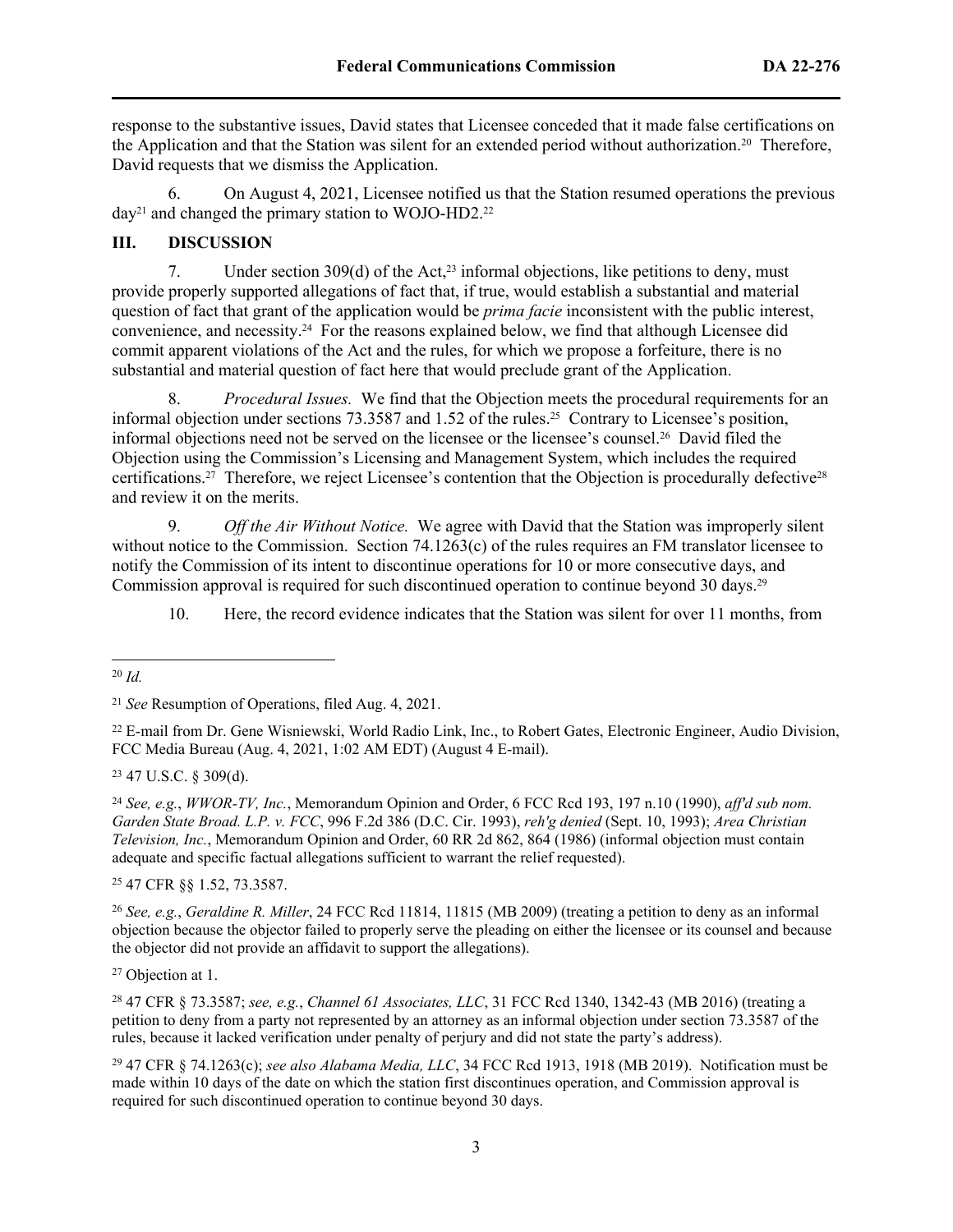August 17, 2020,30 until August 4, 2021.31 Licensee failed to notify the FCC of the Station's discontinued operation by the August 27, 2020, deadline. Additionally, Licensee failed to request an STA for the Station to remain silent within 30 days. In fact, Licensee did not request an STA until December 28, 2020,<sup>32</sup> over 3 months late. We therefore find that Licensee apparently willfully and repeatedly violated section 74.1263(e) of the rules by remaining silent for months without authority. We will issue a forfeiture to Licensee for its apparent violation of sections 74.1263(c) and (e).

11. *Failure to Maintain Completeness and Accuracy of Pending Application.* We find that the Licensee failed to update the Application to reflect the Station's silence. Under section 1.65 of the rules, an applicant is responsible for the continuing accuracy and completeness of the information furnished in a pending application or in Commission proceedings involving a pending application.<sup>33</sup> Whenever the information furnished in a pending application is no longer substantially accurate and complete in all significant respects, the applicant must, as promptly as possible and in any event within 30 days, amend the application so as to furnish the additional or correct information.34 Licensee did not amend the Application until December 29, 2020, more than 3 months after the information furnished on the Application was no longer substantially accurate. Additionally, Licensee also failed to amend the Application within 30 days after it resumed operations on August 4, 2021, to reflect that it is back on the air and rebroadcasting WOJO-HD2.35 Accordingly, we propose a forfeiture in relation to Licensee's apparent willful and repeated violations of section 1.65 of the rules.

12. *Failure to Notify Commission of Change of Primary Station.* Finally, we find that the Station did not rebroadcast its authorized primary station for some period of time and, as a result, violated section 74.1251(c) of the rules.<sup>36</sup> Licensee admits that it was broadcasting WLEY for some period of time prior to going silent on August 17, 2020.<sup>37</sup> However, our records indicate that Station was authorized to rebroadcast the signal of WTMX-HD2 at that time.38 Licensee did not notify the Commission of this change in the Station's primary station. Accordingly, we find that Licensee apparently violated section  $74.1251(c)$ .<sup>39</sup> Below, we propose a forfeiture for this violation.

13. *Proposed Forfeiture.* Under section 503(b)(1)(B) of the Act, a person who is found to have willfully or repeatedly failed to comply with any provision of the Act or any rule, regulation, or order issued by the Commission shall be liable to the United States for a forfeiture penalty.<sup>40</sup> Section  $312(f)(1)$ of the Act defines willful as "the conscious and deliberate commission or omission of [any] act, irrespective of any intent to violate" the law.<sup>41</sup> The legislative history to section  $312(f)(1)$  of the Act

<sup>32</sup> *See* STA Request.

<sup>33</sup> 47 CFR § 1.65.

<sup>34</sup> *Id*.

<sup>35</sup> *See supra* notes 21-22.

<sup>36</sup> 47 CFR § 74.1251(c) ("Changes in the primary FM station being retransmitted must be submitted to the FCC in writing.").

<sup>37</sup> Opposition at 2-3. David states that Station was rebroadcasting WLEY-FM-HD2. Objection at 1.

<sup>38</sup> *See* BPFT-20141218AEA. Licensee states that "at one time, the [S]tation was rebroadcasting WTMX" but Licensee does not indicate when or why the Station ceased to rebroadcast that station and instead began rebroadcasting WLEY. Opposition at 3. Once the Station resumed operations, Licensee changed the primary station to WOJO-HD2 and brought the Station back into compliance. *See* August 4 E-mail.

<sup>39</sup> *See Carolina Radio Group, Inc.*, 34 FCC Rcd 11181, 11183 (MB 2019).

40 47 U.S.C. § 503(b)(1)(B). *See also* 47 CFR § 1.80(a)(1).

<sup>&</sup>lt;sup>30</sup> Opposition at 2.

<sup>31</sup> *See* Resumption of Operations, filed Aug. 4, 2021.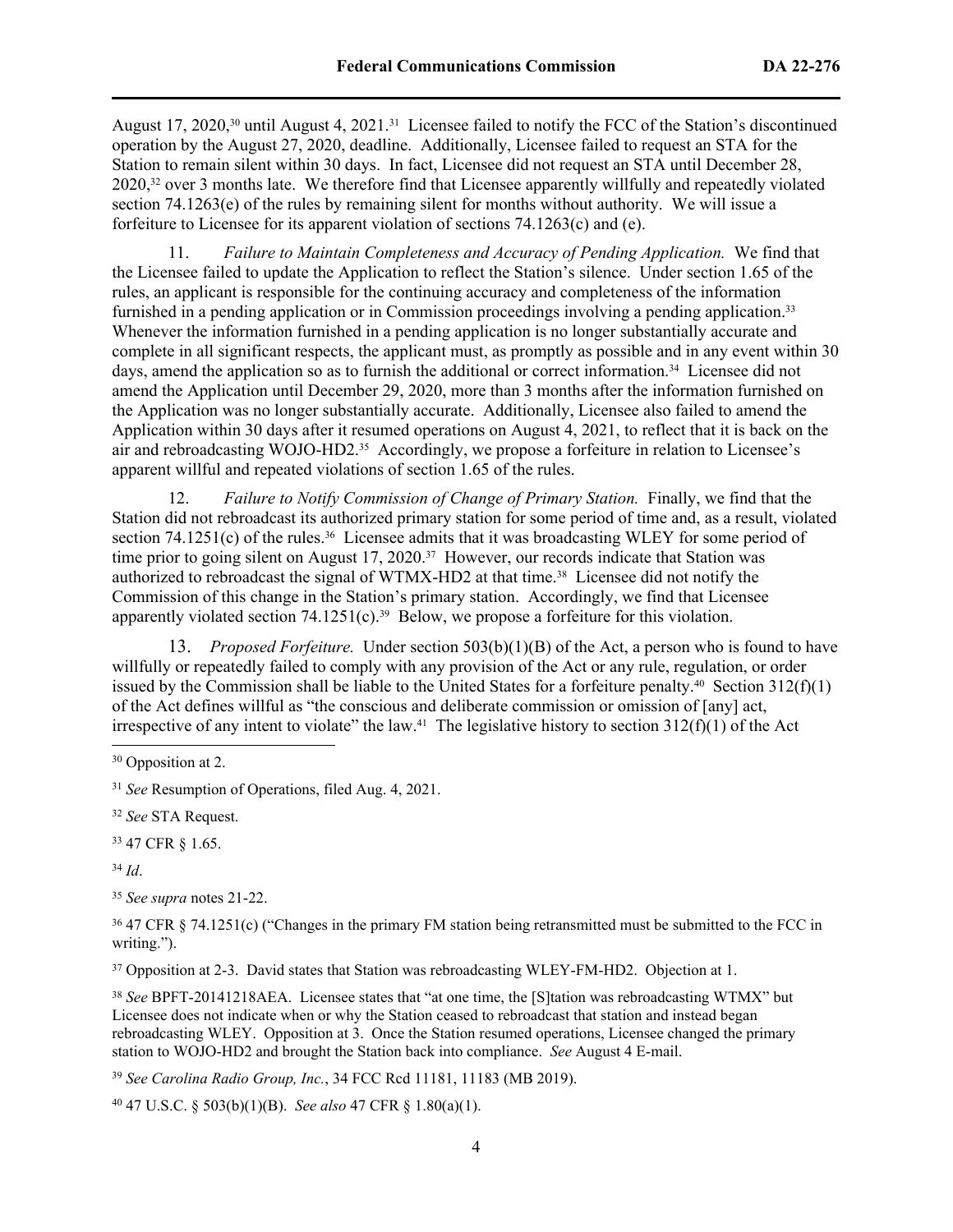clarifies that this definition of willful applies to both sections  $312$  and  $503(b)$  of the Act,<sup>42</sup> and the Commission has so interpreted the term in the section 503(b) context.<sup>43</sup> Section 312(f)(2) of the Act provides that "[t]he term 'repeated,' when used with reference to the commission or omission of any act, means the commission or omission of such act more than once or, if such commission or omission is continuous, for more than one day."44 The Commission's *Forfeiture Policy Statement*, section 1.80 of the rules, and section  $503(b)(2)(A)$  of the Act establish Commission guidelines for assessing forfeitures.<sup>45</sup> In determining the appropriate forfeiture amount, we may adjust the base amount upward or downward by considering the factors enumerated in section  $503(b)(2)(D)$  of the Act, including "the nature, circumstances, extent and gravity of the violation, and, with respect to the violator, the degree of culpability, any history of prior offenses, ability to pay, and such other matters as justice may require."<sup>46</sup>

14. The Commission's *Forfeiture Policy Statement* and section 1.80(b)(10) of the rules establish a base forfeiture amount of \$5,000 for the unauthorized discontinuance of service, and a base forfeiture amount of \$3,000 for failure to file required forms or information.47 Here, the Station was silent for over four months without the required STA, and over eleven months total. Moreover, Licensee has not provided an explanation for its failure to timely request STA, other than to say that it was an "inadvertent" error.48 It is also uncontested that the Station's discontinued operations caused certifications made in the Application to be inaccurate, and that Licensee failed to timely update the certifications or otherwise timely notify the Commission that the certifications were no longer accurate. Furthermore, it is uncontested that Licensee failed to notify the Commission of the Station's change in primary station. Accordingly, we propose a \$8,000 forfeiture for Licensee's apparent violations of sections  $74.1263(c)$  and  $(e)$ , 1.65, and  $74.1251(c)$  of the Commission's rules.

15. *Renewal Application.* In evaluating an application for license renewal, the Commission's decision is governed by section 309(k) of the Act.<sup>49</sup> That section provides that if, upon consideration of the application and pleadings, we find that (1) the station has served the public interest, convenience, and necessity; (2) there have been no serious violations of the Act or the Commission's rules; and (3) there have been no other violations which, taken together, constitute a pattern of abuse, we are to grant the renewal application.<sup>50</sup> If, however, the licensee fails to meet that standard, the Commission may deny the

<sup>44</sup> 47 U.S.C. § 312(f)(2).

<sup>45</sup> *See Forfeiture Policy Statement and Amendment of Section 1.80(b) of the Rules to Incorporate Forfeiture Guidelines*, Report and Order, 12 FCC Rcd 17087, 17113-15 (1997) (*Forfeiture Policy Statement*), *recon denied*, Memorandum Opinion and Order, 15 FCC Rcd 303 (1999); 47 CFR § 1.80.

<sup>46</sup> 47 U.S.C. § 503(b)(2)(D); *see also Forfeiture Policy Statement,* 12 FCC Rcd at 17100, para. 27; 47 CFR §  $1.80(b)(10)$ .

<sup>47</sup> *See Forfeiture Policy Statement and Amendment of Section 1.80(b) of the Rules to Incorporate the Forfeiture Guidelines*, Report and Order, 12 FCC Rcd 17087, 17113-15 (1997) *(Forfeiture Policy Statement), recon. denied*, 15 FCC Rcd 303 (1999); 47 CFR § 1.80(b)(10), note to paragraph (b)(10), Section I.

<sup>48</sup> Opposition at 2.

<sup>49</sup> 47 U.S.C. § 309(k).

<sup>50</sup> *Id.* § 309(k)(1). The renewal standard was amended to read as described by Section 204(a) of the Telecommunications Act of 1996, Pub. L. No. 104-104, 110 Stat. 56 (1996). *See Implementation of Sections 204(a)*  (continued....)

<sup>(...</sup>continued from previous page)

 $41$  47 U.S.C. § 312(f)(1).

<sup>42</sup> *See* H.R. Rep. No. 97-765, 97th Cong. 2d Sess. 51 (1982).

<sup>43</sup> *See Southern California Broad. Co.*, Memorandum Opinion and Order, 6 FCC Rcd 4387, 4388, para. 5 (1991) *recon denied*, 7 FCC Rcd 3454 (1992).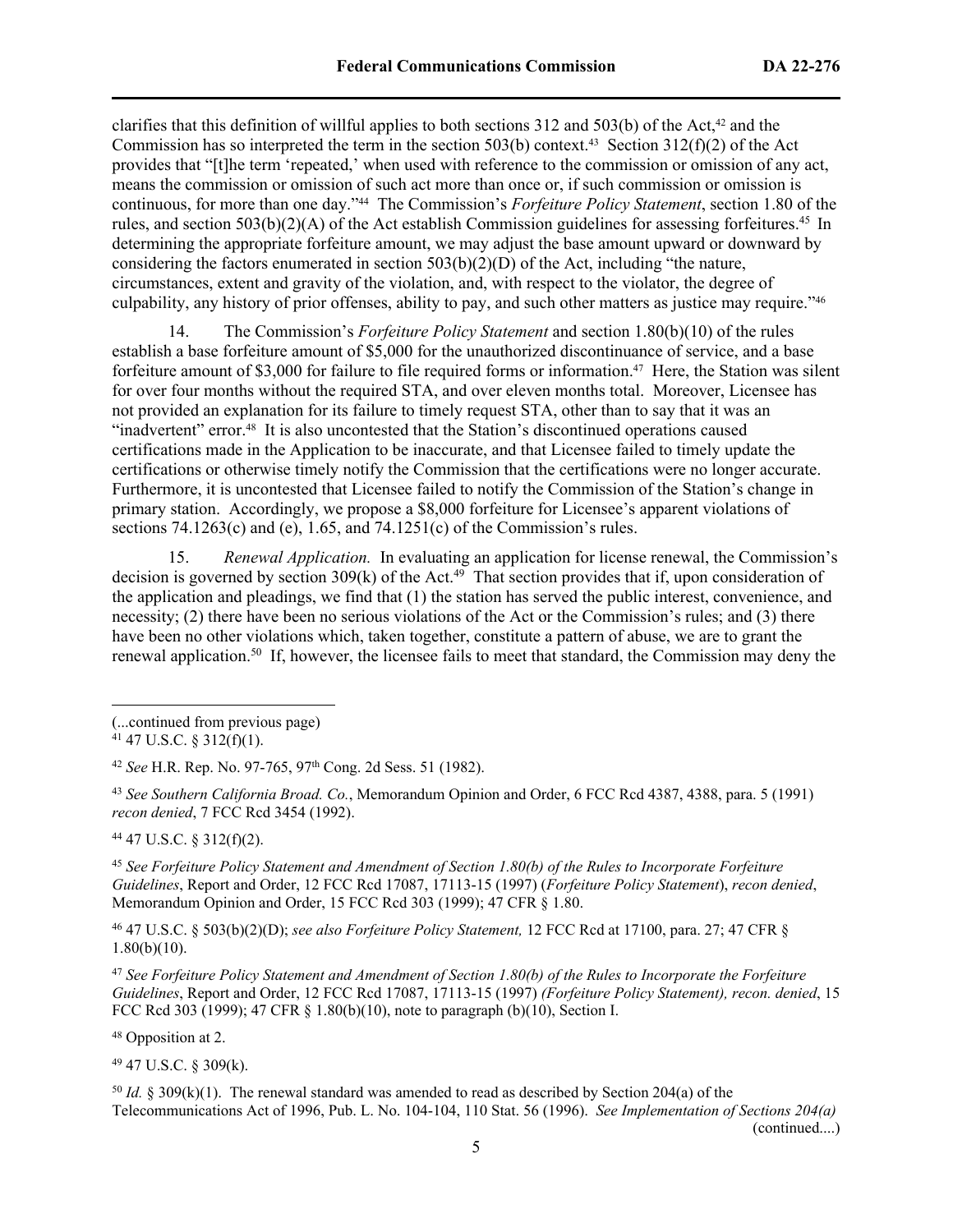application—after notice and opportunity for a hearing under section  $309(e)$  of the Act—or grant the application "on terms and conditions that are appropriate, including a renewal for a term less than the maximum otherwise permitted."<sup>51</sup>

16. We find that Licensee's apparent violations of sections 74.1263(c) and (e), section 1.65, and section 74.1251(c) of the rules do not constitute "serious violations" warranting designation of the Application for evidentiary hearing. Moreover, we find no evidence of violations that, when considered together, constitute a pattern of abuse.52 Further, we find that the Station served the public interest, convenience, and necessity during the subject license term. We will therefore grant the Application by separate action upon the conclusion of this forfeiture proceeding if there are no issues other than the apparent violations that would preclude grant of the Application.

### **IV. ORDERING CLAUSES**

17. Accordingly, **IT IS ORDERED,** pursuant to section 503(b) of the Communications Act of 1934, as amended, and section 1.80 of the FCC's rules, that Windy City Broadcasting, LLC, is hereby **NOTIFIED** of its **APPARENT LIABILITY FOR FORFEITURE** in the amount of eight thousand dollars (\$8,000) for its apparent willful violation of sections 74.1263(c) and (e), section 74.1251(c), and section 1.65 of the Commission's rules.

18. **IT IS FURTHER ORDERED**, pursuant to section 1.80 of the rules, that, within thirty (30) days of the release date of this *NAL,* Windy City Broadcasting, LLC **SHALL PAY** the full amount of the proposed forfeiture or **SHALL FILE** a written statement seeking reduction or cancellation of the proposed forfeiture.

19. Payment of the forfeiture must be made by credit card, ACH (Automated Clearing House) debit from a bank account using CORES (the Commission's online payment system),<sup>53</sup> or by wire transfer. Payments by check or money order to pay a forfeiture are no longer accepted. Below are instructions that payors should follow based on the form of payment selected:<sup>54</sup>

 Payment by wire transfer must be made to ABA Number 021030004, receiving bank TREAS/NYC, and Account Number 27000001. A completed Form 159 must be faxed to the Federal Communications Commission at 202-418-2843 or e-mailed to [RROGWireFaxes@fcc.gov](mailto:RROGWireFaxes@fcc.gov) on the same business day the wire transfer is initiated. Failure to provide all required information in Form 159 may result in payment not being recognized as having been received. When completing FCC Form 159, enter the Account Number in block number 23A (call sign/other ID), enter the letters "FORF" in block number 24A (payment

<sup>(...</sup>continued from previous page)

*and 204(c) of the Telecommunications Act of 1996 (Broadcast License Renewal Procedures)*, Order, 11 FCC Rcd 6363 (1996).

<sup>51</sup> 47 U.S.C. §§ 309(k)(2), 309(k)(3).

<sup>&</sup>lt;sup>52</sup> For example, we do not find here that Licensee's operation of the Station "was conducted in an exceedingly careless, inept and negligent manner and that the licensee is either incapable of correcting or unwilling to correct the operating deficiencies." *See Heart of the Black Hills Stations*, Decision, 32 FCC 2d 196, 198 (1971). Nor do we find on the record here that "the number, nature and extent" of the violations indicate that "the licensee cannot be relied upon to operate [the Station] in the future in accordance with the requirements of its licenses and the Commission's Rules." *Id.* at 200. *Compare with Center for Study and Application of Black Economic Development*, Hearing Designation Order, 6 FCC Rcd 4622 (1991), *Calvary Educational Broad. Network, Inc*., Hearing Designation Order, 7 FCC Rcd 4037 (1992).

<sup>53</sup> Payments made using CORES do not require the submission of an FCC Form 159.

<sup>&</sup>lt;sup>54</sup> For questions regarding payment procedures, please contact the Financial Operations Group Help Desk by phone at  $1-877-480-3201$  (option #6), or by e-mail at [ARINQUIRIES@fcc.gov.](mailto:ARINQUIRIES@fcc.gov)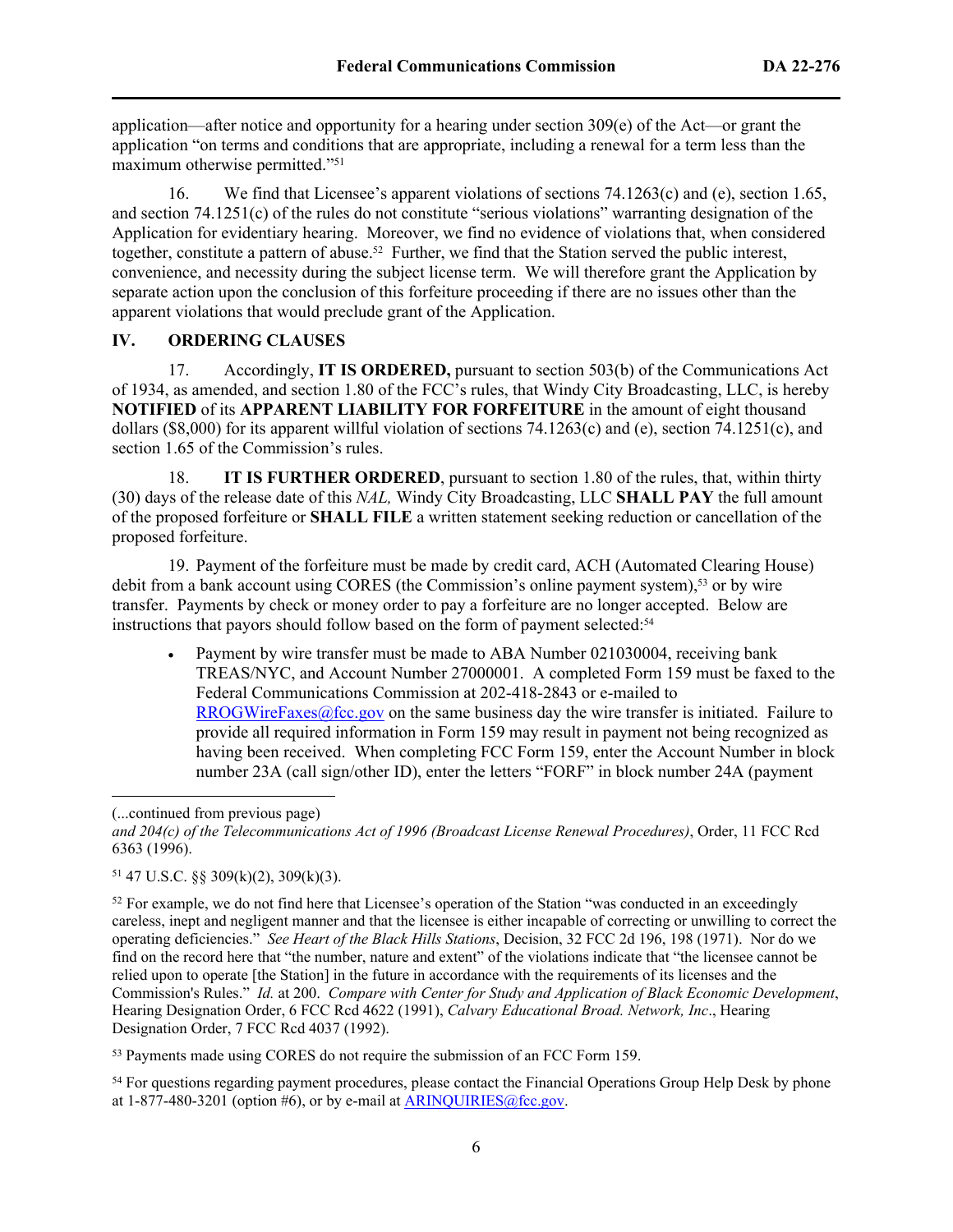type code), and enter in block number 11 the  $FRN(s)$  captioned above (Payor FRN).<sup>55</sup> For additional detail and wire transfer instructions, go to [https://www.fcc.gov/licensing](https://www.fcc.gov/licensing-databases/fees/wire-transfer)[databases/fees/wire-transfer.](https://www.fcc.gov/licensing-databases/fees/wire-transfer)

- Payment by credit card must be made by using the Commission's Registration System (CORES) at<https://apps.fcc.gov/cores/userLogin.do>. To pay by credit card, log-in using the FCC Username associated to the FRN captioned above. If payment must be split across FRNs, complete this process for each FRN. Next, select "Manage Existing FRNs | FRN Financial | Bills & Fees" from the CORES Menu, then select FRN Financial and the view/make payments option next to the FRN. Select the "Open Bills" tab and find the bill number associated with the NAL/Acct. No. The bill number is the NAL Acct. No. (e.g., NAL/Acct. No. 1912345678 would be associated with FCC Bill Number 1912345678). After selecting the bill for payment, choose the "Pay by Credit Card" option. Please note that there is a \$24,999.99 limit on credit card transactions.
- Payment by ACH must be made by using the Commission's Registration System (CORES) at [https://apps.fcc.gov/cores/paymentFrnLogin.do.](https://apps.fcc.gov/cores/paymentFrnLogin.do) To pay by ACH, log in using the FRN captioned above. If payment must be split across FRNs, complete this process for each FRN. Next, select "Manage Existing FRNs | FRN Financial | Bills & Fees" on the CORES Menu, then select FRN Financial and the view/make payments option next to the FRN. Select the "Open Bills" tab and find the bill number associated with the NAL/Acct. No. The bill number is the NAL/Acct. No. (e.g., NAL/Acct. No. 1912345678 would be associated with FCC Bill Number 1912345678). Finally, choose the "Pay from Bank Account" option. Please contact the appropriate financial institution to confirm the correct Routing Number and the correct account number from which payment will be made and verify with that financial institution that the designated account has authorization to accept ACH transactions.

20. Any request for making full payment over time under an installment plan should be sent to: Associate Managing Director—Financial Operations, Federal Communications Commission, 45 L Street, N.E., Washington, DC 20554.<sup>56</sup> Questions regarding payment procedures should be directed to the Financial Operations Group Help Desk by phone, 1-877-480-3201 (option #6), or by e-mail at [ARINQUIRIES@fcc.gov](mailto:ARINQUIRIES@fcc.gov).

21. Any written response seeking reduction or cancellation of the proposed forfeiture must include a detailed factual statement supported by appropriate documentation and affidavits pursuant to sections 1.16 and 1.80(g)(3) of the Commission's rules.<sup>57</sup> The written response must be filed with the Office of the Secretary, Federal Communications Commission, 45 L Street NE, Washington DC 20554, ATTN: Albert Shuldiner, Chief, Audio Division, Media Bureau, and **MUST INCLUDE** the NAL/Acct. No. referenced above. Filings can be sent by commercial overnight courier, or by first-class or overnight U.S. Postal Service mail. All filings must be addressed to the Commission's Secretary, Office of the Secretary, Federal Communications Commission.<sup>58</sup> A courtesy copy emailed to [Kimia.Nikseresht@fcc.gov](mailto:Alexander.Sanjenis@fcc.gov) will assist in processing the response.

<sup>55</sup> Instructions for completing the form may be obtained at<https://www.fcc.gov/Forms/Form159/159.pdf>.

<sup>56</sup> *See* 47 CFR § 1.1914.

<sup>57</sup> 47 CFR §§ 1.16 and 1.80(f)(3).

<sup>58</sup> Effective March 19, 2020, and until further notice, the Commission no longer accepts any hand or messenger delivered filings. This is a temporary measure taken to help protect the health and safety of individuals, and to mitigate the transmission of COVID-19. *See FCC Announces Closure of FCC Headquarters Open Window and Change in Hand-Delivery Filing*, Public Notice, 35 FCC Rcd 2788 (2020).